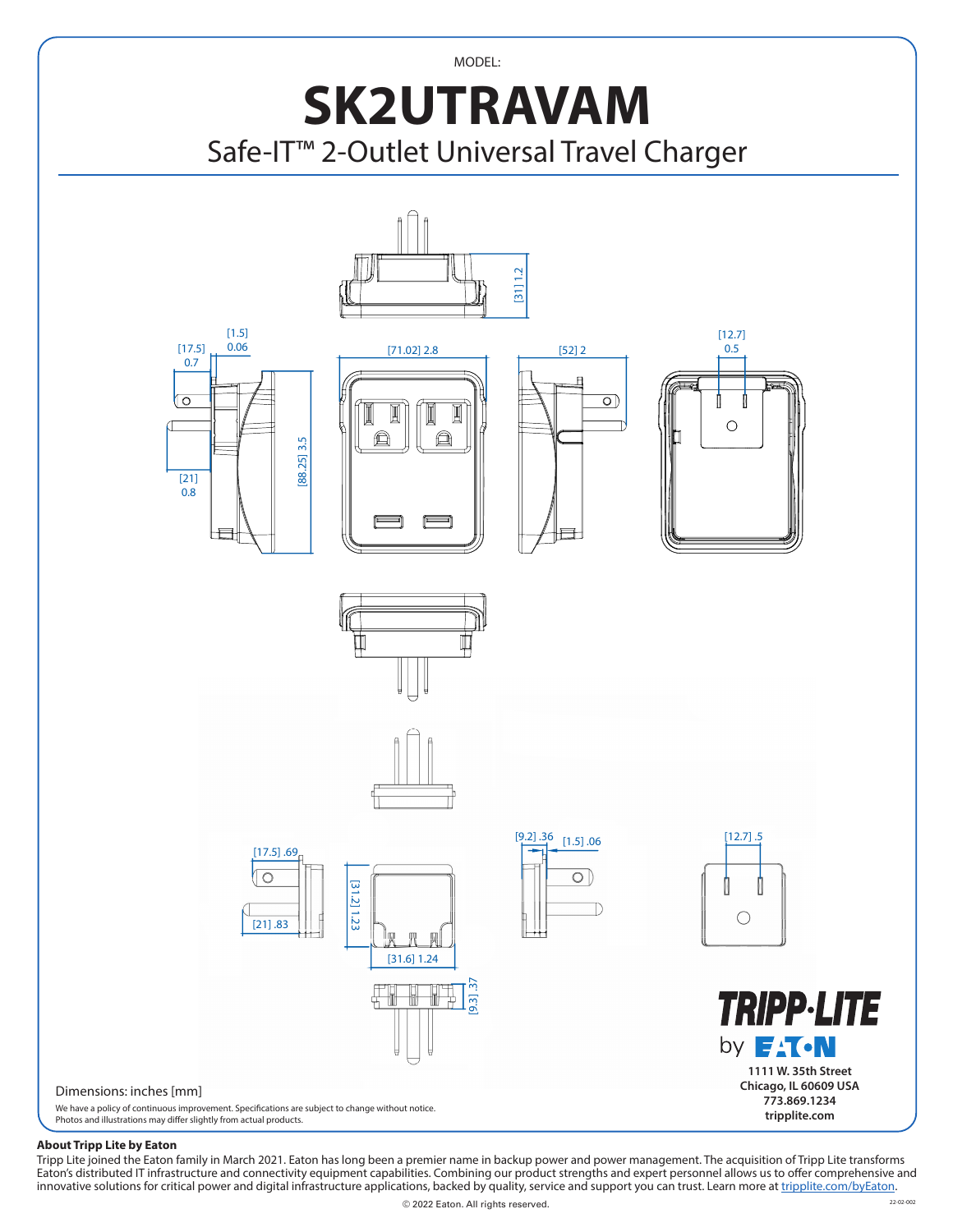MODEL:

## **SK2UTRAVAM** Safe-IT™ 2-Outlet Universal Travel Charger



## **About Tripp Lite by Eaton**

Tripp Lite joined the Eaton family in March 2021. Eaton has long been a premier name in backup power and power management. The acquisition of Tripp Lite transforms Eaton's distributed IT infrastructure and connectivity equipment capabilities. Combining our product strengths and expert personnel allows us to offer comprehensive and innovative solutions for critical power and digital infrastructure applications, backed by quality, service and support you can trust. Learn more at <u>tripplite.com/byEaton</u>.<br>...